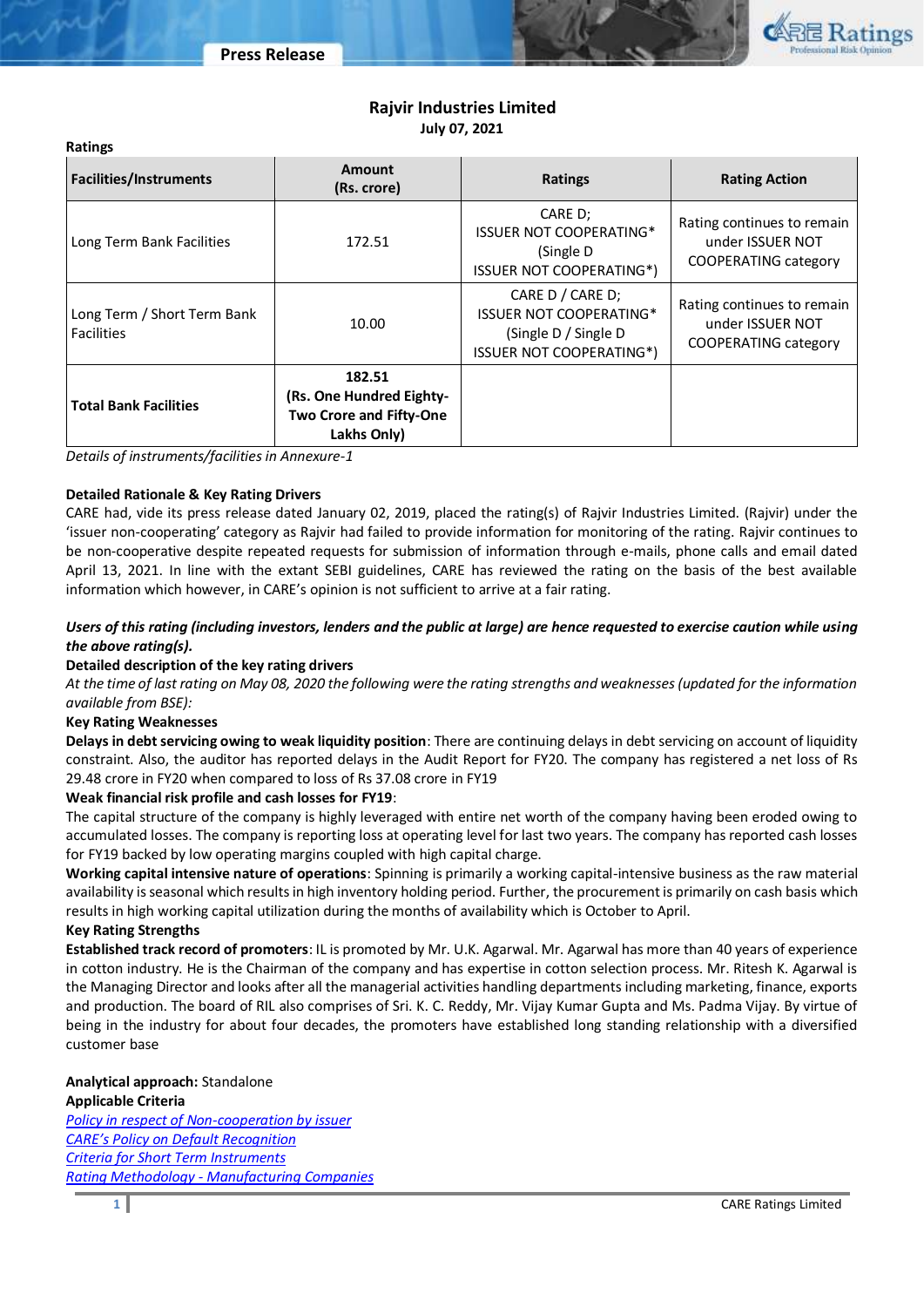*[Rating Methodology for Cotton Textile Manufacturing](https://www.careratings.com/upload/NewsFiles/GetRated/Cotton_Methodology_24Nov20.pdf) [Liquidity Analysis of Non-Financial Sector Entities](https://www.careratings.com/pdf/resources/Liquidity%20Analysis%20of%20Non-Financial%20Sector%20entities_May2020.pdf)*

## **About the Company**

Rajvir Industries Limited (RIL) was incorporated on September 1, 2004. RIL is engaged in manufacturing of cotton yarn, mélange, synthetics, modal, dyed products, compact yarn, flame-retardant, supima, silk, wool, cashmere and angora blend with its facilities located in Mahboobnagar (one unit), Tandur (one unit) and a dyeing plant at Mahboobnagar. The company has facilities from ginning to spinning of different kinds (raw white, mélange) and varied counts (10-40, 20-25, 10-60, 40-60 etc.). The company has range that covers everything from 100% cotton/ organic/fair-trade/combed yarns, blended yarns (polyester, viscose, modal, spun silk and flame- retardant) etc. As on March 31, 2017 the company has installed capacity of 1, 11,840 spindles.

| <b>Brief Financials (Rs. crore)</b> | <b>FY19 (A)</b> | <b>FY20 (A)</b> |
|-------------------------------------|-----------------|-----------------|
| Total operating income              | 58.12           | 35.48           |
| PBILDT                              | $-16.71$        | $-7.15$         |
| PAT                                 | $-37.08$        | $-29.48$        |
| Overall gearing (times)             | $-2.72$         | $-1.68$         |
| Interest coverage (times)           | $-0.99$         | $-0.40$         |

*A: Audited*

**Status of non-cooperation with previous CRA:** CRISIL vide PR dated February 27, 2021 continues the rating of Rajvir Industries Limited under "Issuer Not cooperating" category.

**Any other information:**

**Rating History for last three years:** Please refer Annexure-2

**Covenants of rated instrument / facility**: Detailed explanation of covenants of the rated instruments/facilities is given in Annexure-3

#### **Annexure-1: Details of Instruments/Facilities**

| Name of the<br><b>Instrument</b>                 | Date of<br><b>Issuance</b> | Coupon<br>Rate | <b>Maturity</b><br>Date | Size of the<br><b>Issue</b><br>(Rs. crore) | Rating assigned along with<br><b>Rating Outlook</b> |
|--------------------------------------------------|----------------------------|----------------|-------------------------|--------------------------------------------|-----------------------------------------------------|
| Fund-based - LT-Term<br>Loan                     |                            |                | March 2024              | 56.22                                      | CARE D; ISSUER NOT<br>COOPERATING*                  |
| Fund-based - LT-<br>Funded Interest term<br>Loan |                            |                | March 2024              | 14.16                                      | CARE D; ISSUER NOT<br>COOPERATING*                  |
| Fund-based - LT-Cash<br>Credit                   |                            |                |                         | 49.53                                      | CARE D; ISSUER NOT<br>COOPERATING*                  |
| Non-fund-based - LT/<br>ST-Letter of credit      |                            |                |                         | 10.00                                      | CARE D / CARE D; ISSUER NOT<br>COOPERATING*         |
| Fund-based - LT-<br>Working capital Term<br>Loan |                            |                |                         | 52.60                                      | CARE D; ISSUER NOT<br>COOPERATING*                  |

*\*Issuer did not cooperate; Based on best available information*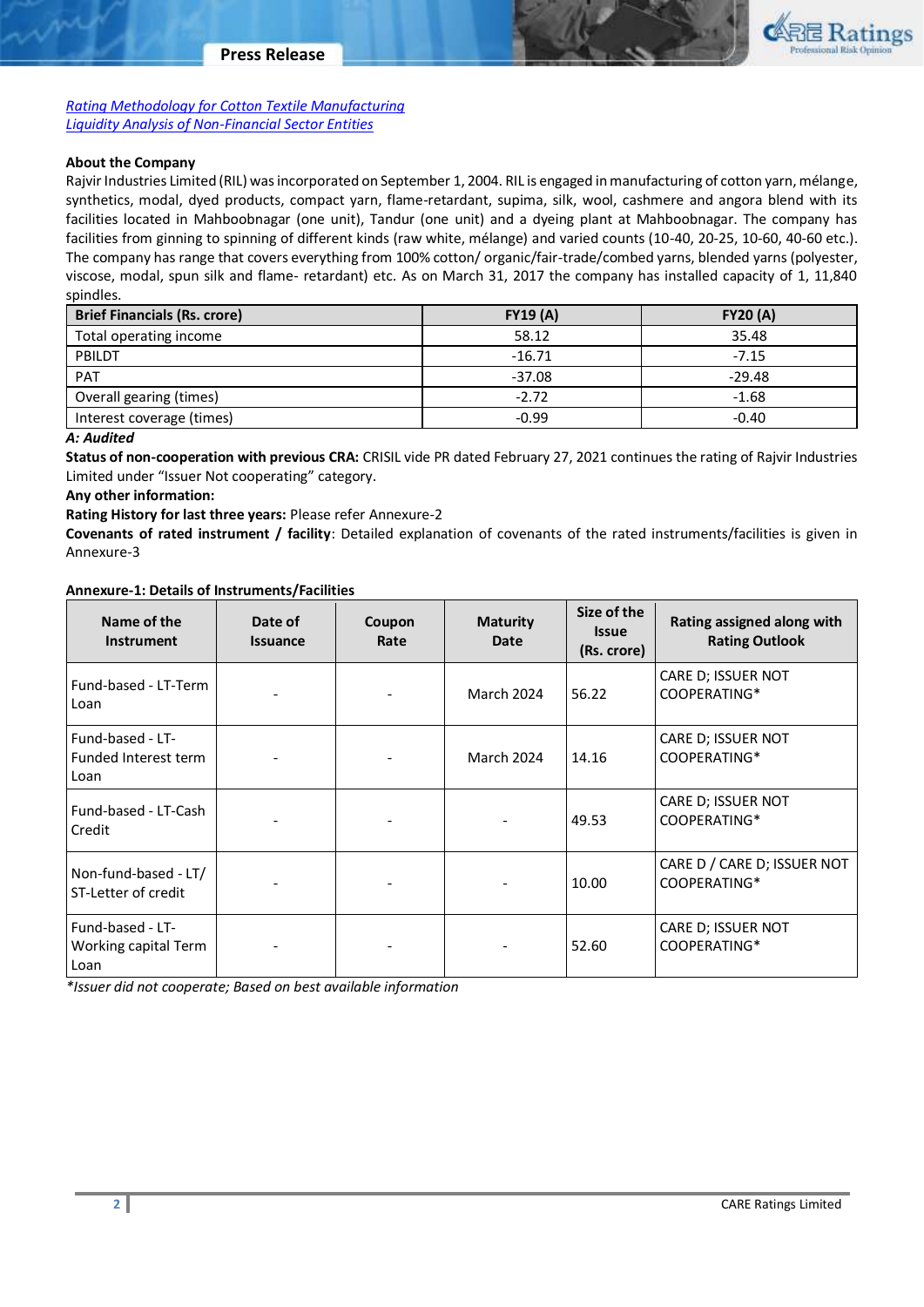

### **Annexure-2: Rating History of last three years**

|            |                                                         |             | <b>Current Ratings</b>                      |                                                |                                                           | <b>Rating history</b>                                            |                                                           |                                                                    |  |
|------------|---------------------------------------------------------|-------------|---------------------------------------------|------------------------------------------------|-----------------------------------------------------------|------------------------------------------------------------------|-----------------------------------------------------------|--------------------------------------------------------------------|--|
| Sr.<br>No. | Name of the<br>Instrument/Bank<br><b>Facilities</b>     | <b>Type</b> | Amount<br><b>Outstanding</b><br>(Rs. crore) | Rating                                         | Date(s)<br>&<br>Rating(s)<br>assigned<br>in 2021-<br>2022 | Date(s) &<br>Rating(s)<br>assigned in<br>2020-2021               | Date(s)<br>&<br>Rating(s)<br>assigned<br>in 2019-<br>2020 | Date(s) &<br>Rating(s)<br>assigned in<br>2018-2019                 |  |
| 1.         | Fund-based - LT-<br>Term Loan                           | <b>LT</b>   | 56.22                                       | CARE D; ISSUER<br><b>NOT</b><br>COOPERATING*   |                                                           | 1)CARE D;<br><b>ISSUER NOT</b><br>COOPERATING*<br>(08-May-20)    |                                                           | 1)CARE D;<br><b>ISSUER NOT</b><br>COOPERATING*<br>$(02-Jan-19)$    |  |
| 2.         | Fund-based - LT-<br><b>Funded Interest</b><br>term Loan | <b>LT</b>   | 14.16                                       | CARE D; ISSUER<br><b>NOT</b><br>COOPERATING*   |                                                           | 1)CARE D;<br><b>ISSUER NOT</b><br>COOPERATING*<br>(08-May-20)    |                                                           | 1)CARE D;<br><b>ISSUER NOT</b><br>COOPERATING*<br>$(02-Jan-19)$    |  |
| 3.         | Fund-based - LT-<br>Cash Credit                         | <b>LT</b>   | 49.53                                       | CARE D; ISSUER<br><b>NOT</b><br>COOPERATING*   |                                                           | 1)CARE D;<br><b>ISSUER NOT</b><br>COOPERATING*<br>(08-May-20)    |                                                           | 1)CARE D;<br><b>ISSUER NOT</b><br>COOPERATING*<br>$(02-Jan-19)$    |  |
| 4.         | Non-fund-based -<br>LT/ ST-Letter of<br>credit          | LT/ST       | 10.00                                       | CARE D / CARE<br>D; ISSUER NOT<br>COOPERATING* |                                                           | 1) CARE D / CARE<br>D; ISSUER NOT<br>COOPERATING*<br>(08-May-20) |                                                           | 1) CARE D / CARE<br>D; ISSUER NOT<br>COOPERATING*<br>$(02-Jan-19)$ |  |
| 5.         | Fund-based - LT-<br>Working capital<br>Term Loan        | <b>LT</b>   | 52.60                                       | CARE D; ISSUER<br><b>NOT</b><br>COOPERATING*   |                                                           | 1)CARE D;<br><b>ISSUER NOT</b><br>COOPERATING*<br>(08-May-20)    |                                                           | 1)CARE D;<br><b>ISSUER NOT</b><br>COOPERATING*<br>$(02-Jan-19)$    |  |

*\*Issuer did not cooperate; Based on best available information*

# **Annexure-3**: **Detailed explanation of covenants of the rated instrument / facilities**: NA

## **Annexure- 4 Complexity level of various instruments rated for this company**

| Sr. No. | Name of the Instrument                    | <b>Complexity Level</b> |  |
|---------|-------------------------------------------|-------------------------|--|
|         | Fund-based - LT-Cash Credit               | Simple                  |  |
| 2.      | Fund-based - LT-Funded Interest term Loan | Simple                  |  |
| 3.      | Fund-based - LT-Term Loan                 | Simple                  |  |
| 4.      | Fund-based - LT-Working capital Term Loan | Simple                  |  |
|         | Non-fund-based - LT/ ST-Letter of credit  | Simple                  |  |

*Note on complexity levels of the rated instrument: CARE has classified instruments rated by it on the basis of complexity. This classification is available at www.careratings.com. Investors/market intermediaries/regulators or others are welcome to write to care@careratings.com for any clarifications.*